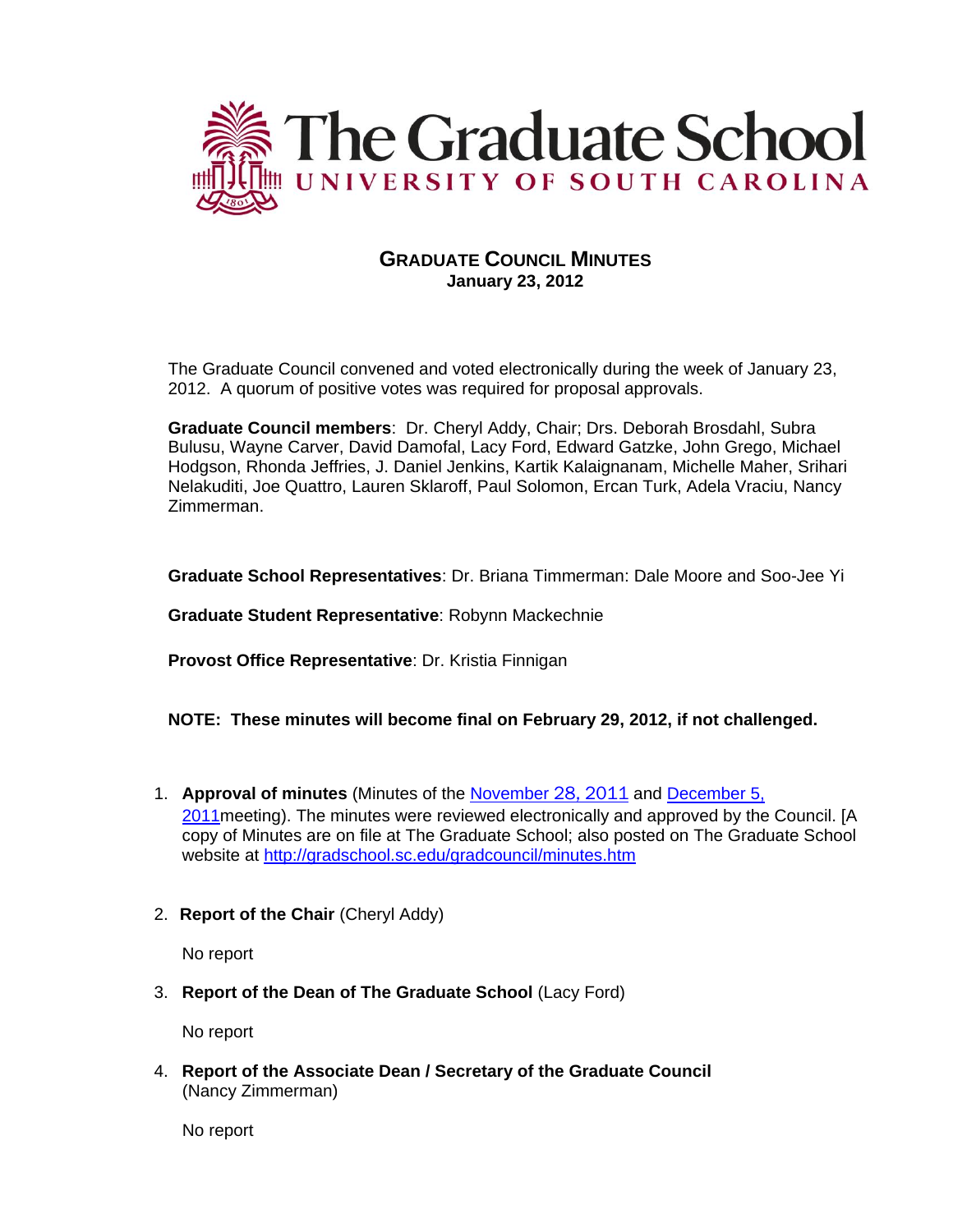## 5. **Report of the Graduate Student Association Representative** (Robyn Mackechnie)

No report

6. **Report of the Academic Policy and Practices Committee** (Joseph Quattro)

No report

7. **Report of the Committee on 500/600 Level Courses, Distance Education, and Special Courses** (Nancy Zimmerman)

**DED approvals: Spring 2012** EDLP 755 Educational Policy Analysis (3)

8. **Fellowships and Scholarships Committee** (Wayne Carver)

No report

9. **Report of the Science, Math, and Related Professional Program Committee** (John Grego)

No report

10. **Report of the Humanities, Social Sciences, Education, and Related Professional Programs Committee (Deborah Brosdahl)**

### **COLLEGE OF EDUCATION** *Educational Leadership & Policies*

#### **APPROVED**

New Course Proposal: [EDHE 851 Comparative Higher Education \(3\)](http://gradschool.sc.edu/gradcouncil/curr_docs/NCPEDHE851_201211.pdf) Introduces students to the study of higher education in other

countries, including policy and governance, finance, student life, the professoriate and related issues in comparative perspective. Includes a study abroad component with additional fees.

Course Prerequisite: Permission of Instructor

[Effective: Summer I 2012]

#### **SCHOOL OF JOURNALISM AND MASS COMMUNICATIONS**

**APPROVED**

Academic Program Action Proposal/Bulletin Change: [School of Journalism & Mass Communications PhD](http://gradschool.sc.edu/gradcouncil/curr_docs/APASJMCPHD_201211.pdf) Removal of the foreign language requirement in the SJMC is justified based on the following: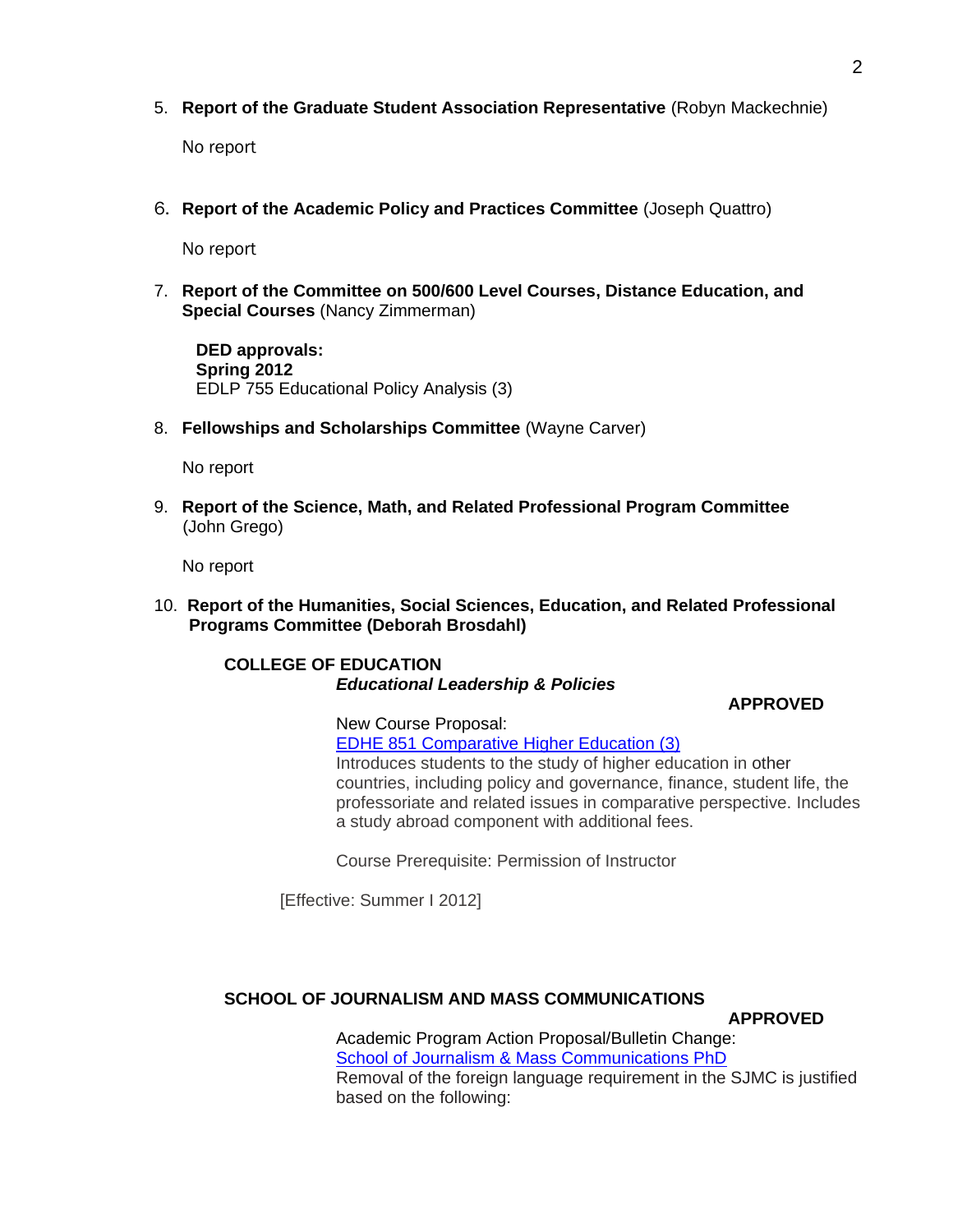Other peer academic institutions in the Southeast no longer mandate fulfillment of a foreign language requirement (including Univ. of GA, UNC Chapel Hill, Univ. of FL).

SPAN 615, the most commonly taken course for fulfilling the foreign language requirement is not available during any of the listed upcoming semesters. The department chair has indicated that the course is not scheduled to be taught in upcoming semesters due to cost restraints.

Other schools and colleges in the University have eliminated the foreign language requirement for doctoral students.

Changes to the SJMC doctoral curriculum allowing students to take two of the following three courses (J804, 806, or 807) instead of requiring all three as core requirements is justified based on the following:

A desire for more flexibility in doctoral coursework and the ability for students to better balance methods and topical courses. Revisions to the SJMC doctoral curriculum eliminating three of the six credit hours of J81 0 and therefore decreasing the overall course load to 57 hours from 60 hours is justified based on the following: We have more course hours than many peer doctoral programs. An analysis of our peer doctoral programs found that, overall, we provide less funding for students and require more course hours. Current students are struggling to complete the required course work during the three- year period they receive funding from the SJMC. Three credit of J810, which requires a student to independently complete a research project, will remain in the curriculum. Faculty did not see a need for a student to take 6 credits hours of this course based on the widespread expectation for research papers in existing courses

[Effective: Fall 2012]

#### **MOORE BUSINESS SCHOOL**

#### **APPROVED**

Academic Program Action Proposal/Bulletin Change: [APA International Business Dual Program](http://gradschool.sc.edu/gradcouncil/curr_docs/APAIMBADUALDEGREE_201211.pdf)

This Double (Dual) Degree program between the University of South Carolina, Darla Moore School of Business (USC) and ESCP Europe. The program is designed as a double *I* dual degree program, which allows students to pursue degrees at both institutions. Each institution confers its own degree for work done to meet the graduation standards of the program of that institution. The program will give selected students from both institutions the opportunity to acquire the Master of lnternational Business (MIB) from USC and the Master in Management (MiM) from ESCP Europe, through the recognition of academic coursework, in accordance with all curriculum requirements of each respective institution. The intended length of study for the double degree program shall be two years. Double degree students will spend two semesters at USC and two semesters at ESCP Europe. Students spend the first year at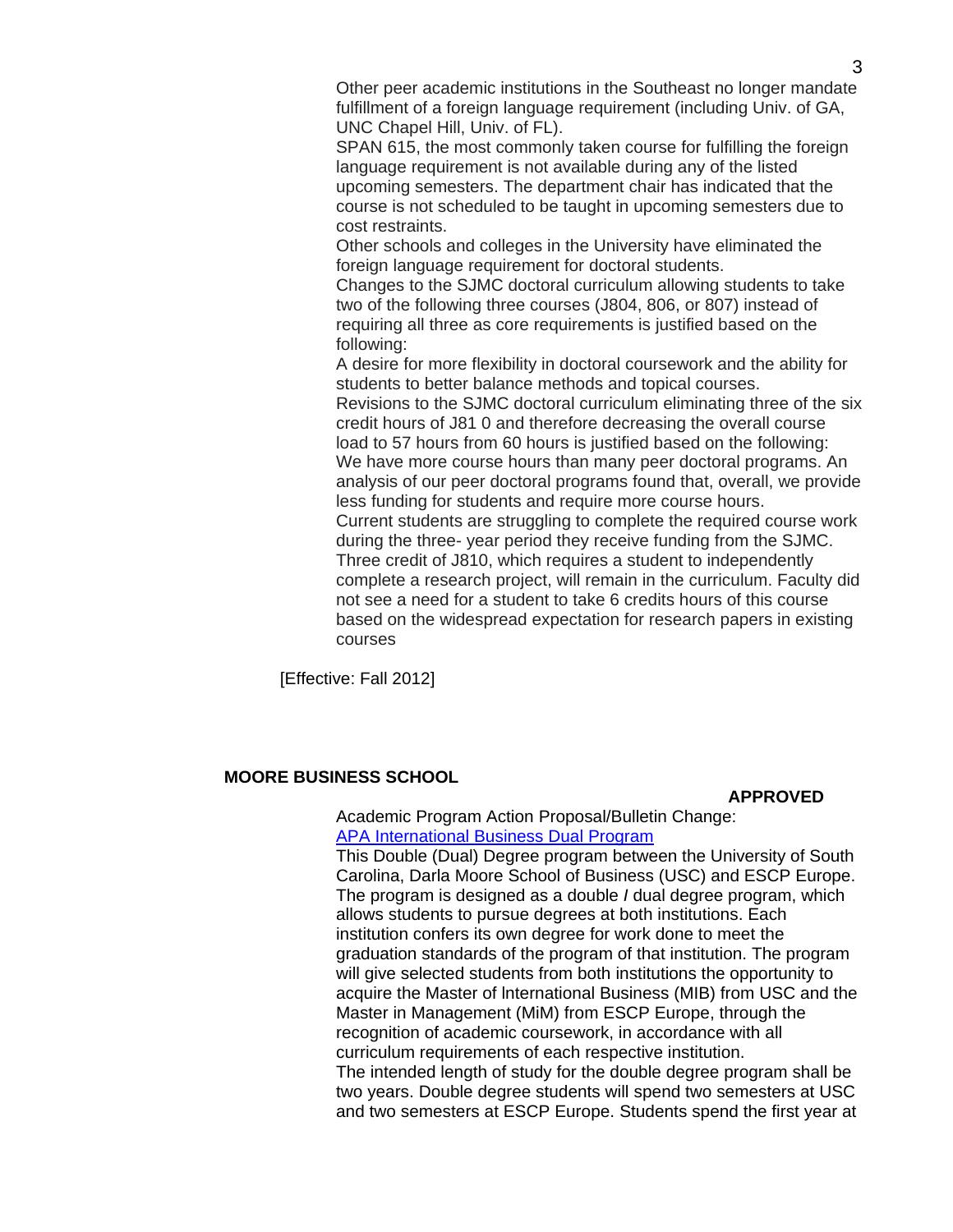their home institution and spend the second year at the host institution.

In order to be awarded both degrees, students have to meet the requirements of both degrees. All requirements for the University of South Carolina degree will be met by courses taken at the University of South Carolina.

Requirements for the MiM degree will be met by the courses taken at the University of South Carolina and courses taken at ESCP Paris. Each institution will be the sole judge of whether a student has completed the requirement for the degree that it awards. In answering the question in the Academic Program Actions (APA) form, the question regarding credit hours may need explanation. Students in the program take 30 credit hours at USC, all in the MIB program. These 30 credit hours satisfy the requirements for the MIB degree.

Students in the Master in Management program take a varying number of credit hours, depending on background and various specializations available. To receive the ESCP degree, students need to take at least 60 ECTS at ESCP (= 30 credit hours), equal to or greater than 50% of the total for both degrees.

In answering the question on delivery location, 100 % of the credit hours for the USC degree will be given via traditional face-to-face delivery at USC. Consequently, we have answered the question from the perspective of the two degrees, but the USC Department Chair is the signatory to the APA.

[Effective: Fall 2012]

## 11. **Report of the Petitions and Appeals Committee** (Rhonda Jeffries)

No report

## 12. **Other Committee Reports**

No report

## 13. **Old Business**

None

### 14. **New Business**

None

#### 15. **Good of the Order**

None

#### 16. **Adjournment**